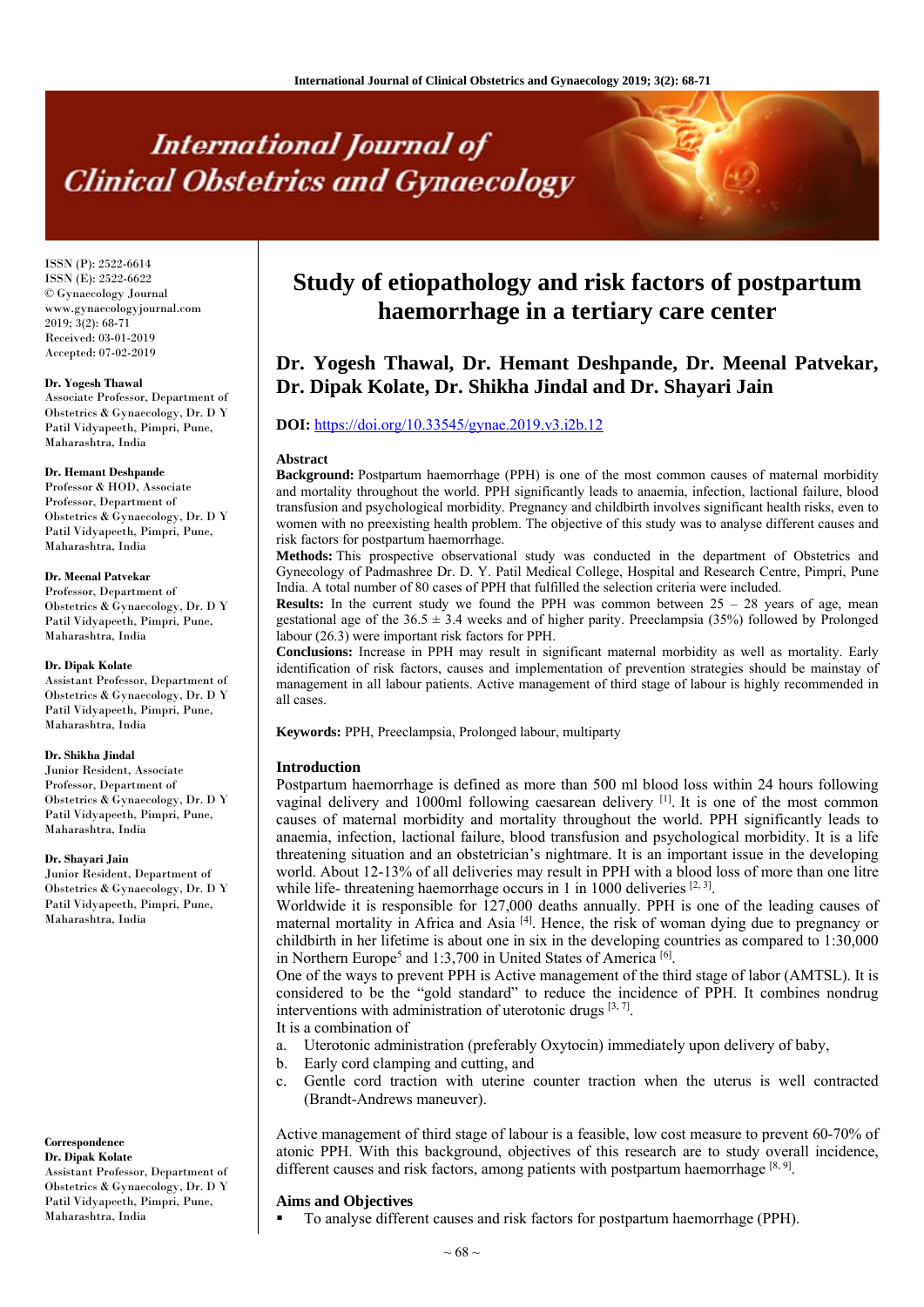To study etiopathology of PPH

## **Materials and Methods**

The present observational study was conducted on all eligible cases of postpartum hemorrhage admitted in Dept. of Obstetrics and Gynecology of Padmashree Dr. D. Y. Patil Medical College, Hospital and Research Centre, Pimpri, Pune. The period of data collection was spread over 2 yrears from july 2016 to june 2018.

## **Inclusion criteria**

- 1. Patients with estimated blood loss more than500 ml after vaginal delivery and more than 1000ml after caesarean delivery.
- 2. Patients with excessive bleeding that makes the patient symptomatic (eg. Lightheadedness, vertigo, syncope) and/or results in signs of hypovolemia (eg, hypotension, tachycardia or oliguria)
- 3. Patients with 10 percent decline in postpartum Haemoglobin concentration from prepartum levels.

## **Exclusion criteria**

- 1. Women who are too sick to give consent or to be interviewed.
- 2. Patient unwilling to participate in the study.

The questionnaire included the information regarding age, gestational age, parity, history of abortions, prior obstetric history, co-morbidity and addiction. It also included information regarding amount of blood loss, risk factors, mode of delivery, birth weight of child, causes of PPH, blood transfusion, management of PPH and maternal morbidity. After collection of data, the data entry forms were checked for their completeness and missing and incomprehensible data was rechecked from the respective participant profile.

## **Results**



Fig 1: Distribution of cases according to age

It was observed that 25 (31.2) participants were between  $18 - 24$ years of age, 35 (43.8) participants were between  $25 - 28$  years of age, 12 (15.0) participants were between  $29 - 35$  years of age and 8 (10.0) participants were above 35 years of age.



**Fig 2:** Distribution of cases according to parity Above fig shows the most of PPH cases were multigravida.

Table 1: Distribution of cases according to Gestational age

| <b>Gestational age (weeks)</b> | <b>Frequency</b> | Percent |
|--------------------------------|------------------|---------|
| $34 - 36$                      | 6                | 20.0    |
| $36 - 38$                      |                  | 35.0    |
| $38 - 40$                      |                  | 37.5    |
| >40                            |                  |         |
| Total                          |                  |         |

The mean gestational age  $36.5 \pm 3.4$  weeks.

**Table 2:** Distribution according to co-morbidity (multiple comorbidities possible)

| Co-morbidity                | <b>Frequency</b> | Percent |
|-----------------------------|------------------|---------|
| Diabetes Mellitus           |                  | 15.0    |
| Hypertension                |                  | 37.5    |
| Anemia                      | 20               | 25.0    |
| No significant co-morbidity |                  |         |

It was observed that 12 (15.0) cases had diabetes mellitus, 30 (37.5) cases had hypertension, 20 (25.0) cases had Anemia and 34 (42.5) cases had no significant co-morbidity.

**Table 3:** Distribution according to Addiction

| <b>Addiction</b> | <b>Frequency</b> | Percent        |
|------------------|------------------|----------------|
| Chewable Tobacco |                  | 8 <sup>7</sup> |
| Alcohol          |                  | 2.5            |
| Drugs            |                  |                |
| No Addiction     |                  | 88.8           |
| Total            |                  | 1000           |

In our study, addiction was not much common among PPH cases and same as in Indian women population.

**Table 4:** Distribution of cases according to Risk factors

| <b>Risk factors</b>       | <b>Frequency</b> | Percent |
|---------------------------|------------------|---------|
| PIH/Preeclampsia          | 28               | 35.0    |
| Prolonged labour          |                  | 26.3    |
| Previous LSCS             |                  | 17.5    |
| Large for gestational age |                  | 10.0    |
| Twin pregnancy            |                  | 6.3     |
| <b>APH/IUD</b>            |                  | 5.0     |
| Total                     |                  |         |

In our study we observed that 28 (35.0) cases had PIH/Preeclampsia, 21 (26.3) cases had Prolonged labour, 14 (17.5) cases had previous LSCS, 8 (10.0) cases had Large for gestational age, 5 (6.3) cases had Twin pregnancy and 4 (5.0) cases had APH/IUD.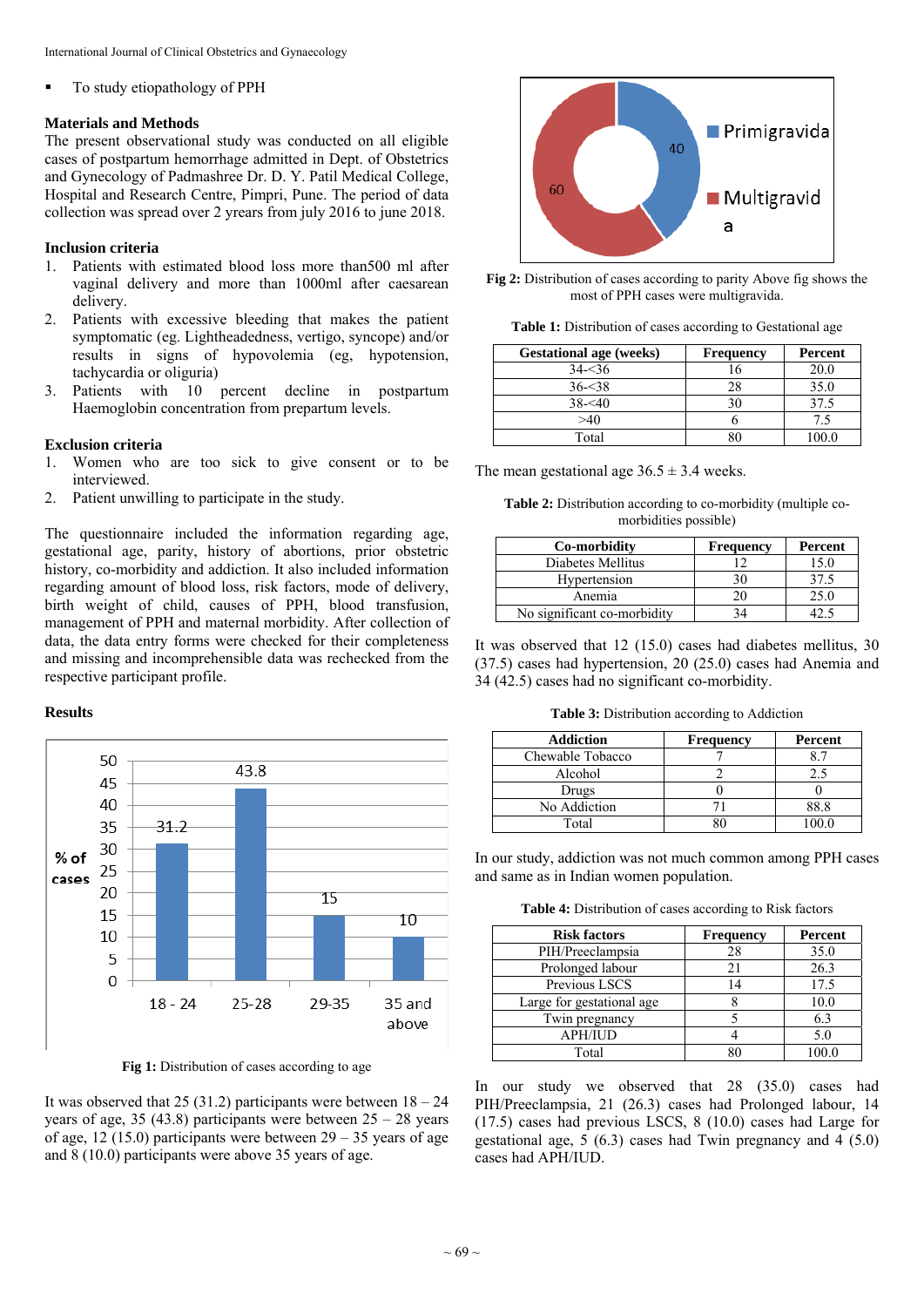| Table 5: Distribution of cases according to Mode of delivery |  |  |
|--------------------------------------------------------------|--|--|
|                                                              |  |  |

| <b>Mode of delivery</b> | <b>Frequency</b> | Percentage |
|-------------------------|------------------|------------|
| Vaginal delivery        | 36               | 45.0       |
| Instrumental delivery   |                  | 20.0       |
| -forceps                |                  | 7.5        |
| -vacuum                 | 10               | 12.5       |
| <b>LSCS</b>             | 28               | 35.0       |
| -emergency              | 18               | 22.5       |
| -elective               | 10               | 12.5       |
| Total                   | 80               |            |

Above table shows the distribution of participants according to mode of delivery. It was seen that 36 (45.0) cases had vaginal delivery, 16 (20.0) cases had instrumental delivery and 28 (35.0) cases had LSCS while among the LSCS cases, 18 (22.5) cases had emergency LSCS and 10 (12.5) cases had elective LSCS.

**Table 6:** Distribution of cases according to birth weight of neonate

| <b>Birth weight</b>        | No. | Percent |
|----------------------------|-----|---------|
| $1.5 - 2 kg$               |     | 5.0     |
| $2 - 2.5$ kg               | 28  | 35.0    |
| $2.5 - 3 kg$               | 36  | 45.0    |
| $3 - 3.5$ kg               |     | 10.0    |
| More than $3.5 \text{ kg}$ |     | 5.0     |
| Total                      |     | 00 Q    |

**Table 7:** Causes of PPH

| <b>Causes of PPH</b> | <b>Frequency</b> | Percent  |
|----------------------|------------------|----------|
| Uterine atony        |                  | 77.5     |
| Perineal trauma      |                  | 15.0     |
| Retained placenta    |                  | 50       |
| Bleeding disorder    |                  | 2.5      |
| Total                |                  | $\alpha$ |

It was observed that 62 (77.5) cases had Uterine atony, 12 (15.0) cases had Perineal trauma, 4 (5.0) cases had Retained placenta and 2 (2.5) cases had Bleeding disorder.



**Fig 3:** Distribution of cases according to Causes of PPH

## **Discussion**

PPH remains a major cause of both maternal mortality and morbidity worldwide more so in developing countries with an estimated mortality rate of 140,000 per year or one maternal death every four minutes. PPH occur in 4-5% of all deliveries,

majorities of death occur within four hours of delivery indicating that it is a consequence of third stage of labour.  $3,9$ 

The four important causes of PPH are atony, trauma, retained placenta or adherent placenta and coagulation abnormalities In the present study the mean age of the participants was  $26.4 \pm 7.4$ years.

The study of Solwayo Ngwenya [10] and study of Sam Ononge *et al*. [11] observed that the mean age of the participants with PPH was  $27.7 \pm 6.9$  years and  $24.4 \pm 6$  years respectively.

In the study conducted by Sam Ononge et al., [11] it was observed that 17 (20.7) participants were between  $\leq$ 19 years of age, 58 (70.7) participants were between  $20 - 34$  years of age and 7 (8.5) participants were  $\geq$ 35 years of age.

In our study, 32 (40.0) cases were of primigravida and 48 (60.0) cases were of multigravida .The study of Nakagawa *et al*., [12] observed that most of the cases were primigravida (60.6) While two more studies Sam Ononge *et al.*,<sup>11</sup> and Gregory Edie Halle-Ekane *et al.*, <sup>[13]</sup> were noted consistent findings with our study.

In the present study the mean gestational age of the participants was  $36.5 \pm 3.4$  weeks.

Solwayo Ngwenya *et al.*, <sup>[10]</sup> found that the mean gestational age of the participants was  $38.6 \pm 2.2$  weeks and by Nakagawa *et al*., [12] the mean gestational age of the participants was 39.9  $(36.6 - 1.9)$ .

In the present study, it was observed that 28 (35.0) participants had blood loss between 500 – 999 ml, 37 (46.2) participants had blood loss between 1000 – 1499 ml, 12 (15.0) participants had blood loss between  $1500 - 1999$  ml and 3 (3.8) participants had blood loss between 2000 – 2499 ml. Similar findings were reported by many observational studies [12, 13].

In this study, it was observed that 12 (15.0) cases had diabetes mellitus, 30 (37.5) cases had hypertension, 20 (25.0) cases had Anemia and 34 (42.5) cases had no significant co-morbidity.

Chandrika S. Kodla et al., <sup>[14]</sup> found that 2 (9.0) cases had diabetes mellitus, 9 (40.9) cases had hypertension, 2 (9.0) cases had cardiac diseases and 6 (27.7) cases had Sickle cell disease.

In the study of Gregory Edie Halle-Ekane *et al*., [13] there was no significant relation.

In the present study, it was observed that 28 (35.0) cases had PIH/Preeclampsia, 21 (26.3) cases had Prolonged labour, 14 (17.5) cases had previous LSCS, 8 (10.0) cases had Large for gestational age, 5 (6.3) cases had Twin pregnancy and 4 (5.0) cases had APH/IUD. Similar findings were reported by Solwayo Ngwenya *et al*. [10] Chandrika S. Kodla *et al*. [14].

In the study conducted by Solwayo Ngwenya *et al*., [10] it was seen that 56 (75.7) cases had vaginal delivery and 18 (24.3) cases had LSCS and by Sam Ononge *et al*., [11] it was seen that 82 (76.6) cases had vaginal delivery and 25 (23.4) cases had LSCS. Findings of these studies were consistent with our study.

In the present study it was observed that 4 (5.0) participants had birth weight between  $1.5 - 2$  kg, 28 (35.0) participants had birth weight between  $2 - 2.5$  kg, 36 (45.0) participants had birth weight between  $2.5 - 3.0$  kg, 8 (10.0) participants had birth weight between  $3.0 - 3.5$  kg, 4 (5.0) participants had birth weight more than 3.5 kg. A study was conducted by Nakagawa *et al*. [12], and they found that the mean birth weight of neonates was 3040 (1642 - 4220) grams and by Sam Ononge *et al*., [10] macrosomia of birth weight more than 4000 grams was seen in 15 (14.0) cases.

In the present study, it was observed that 62 (77.5) cases had Uterine atony, 12 (15.0) cases had Perineal trauma, 4 (5.0) cases had Retained placenta and 2 (2.5) cases had Bleeding disorder. While studies of Solwayo Ngwenya *et al.*, <sup>[10]</sup> and Chandrika S.

Kodla et al., <sup>[14]</sup> observed similar findings.